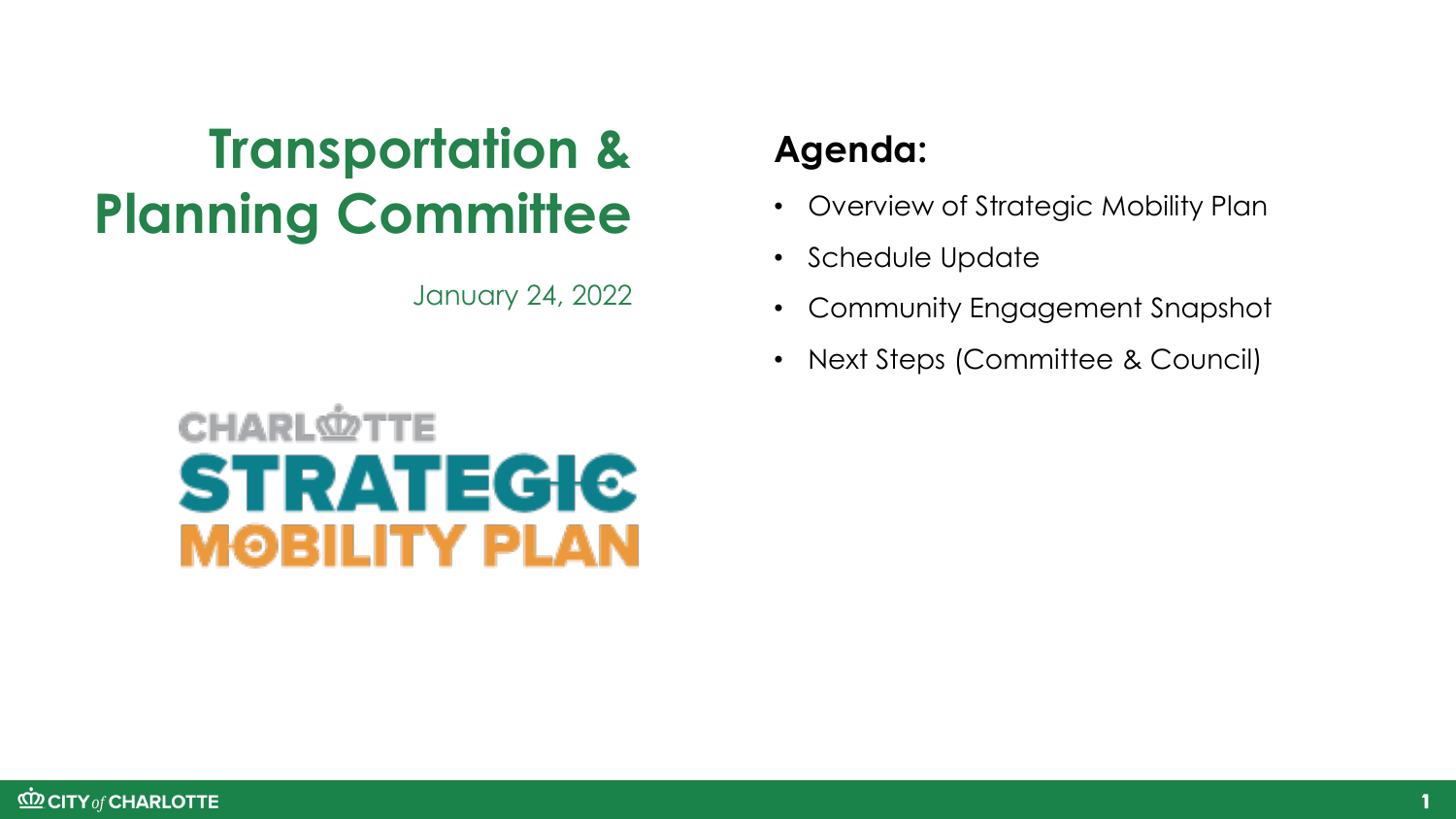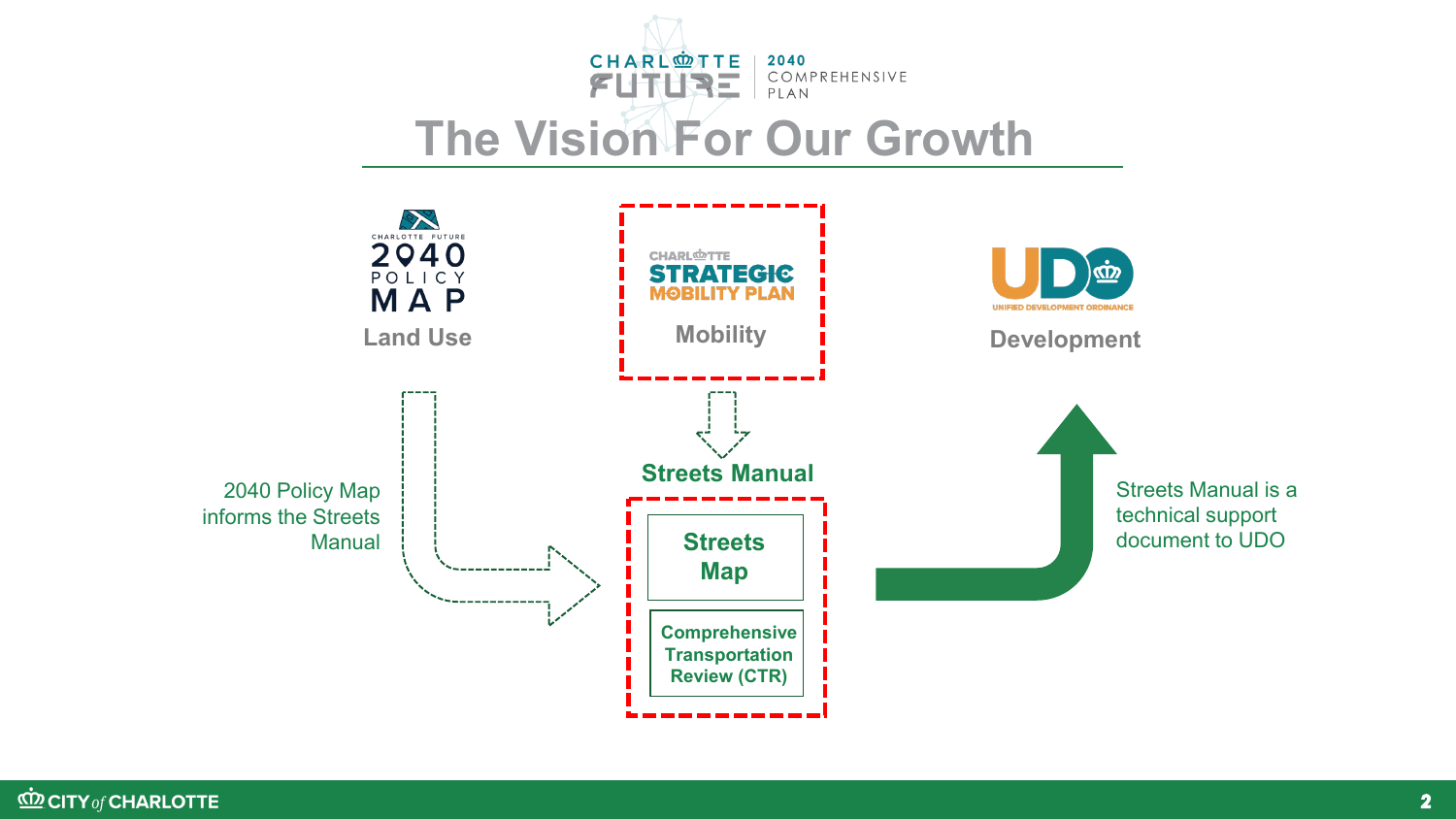# **Major Initiatives Schedule**



**Supporting Initiatives**

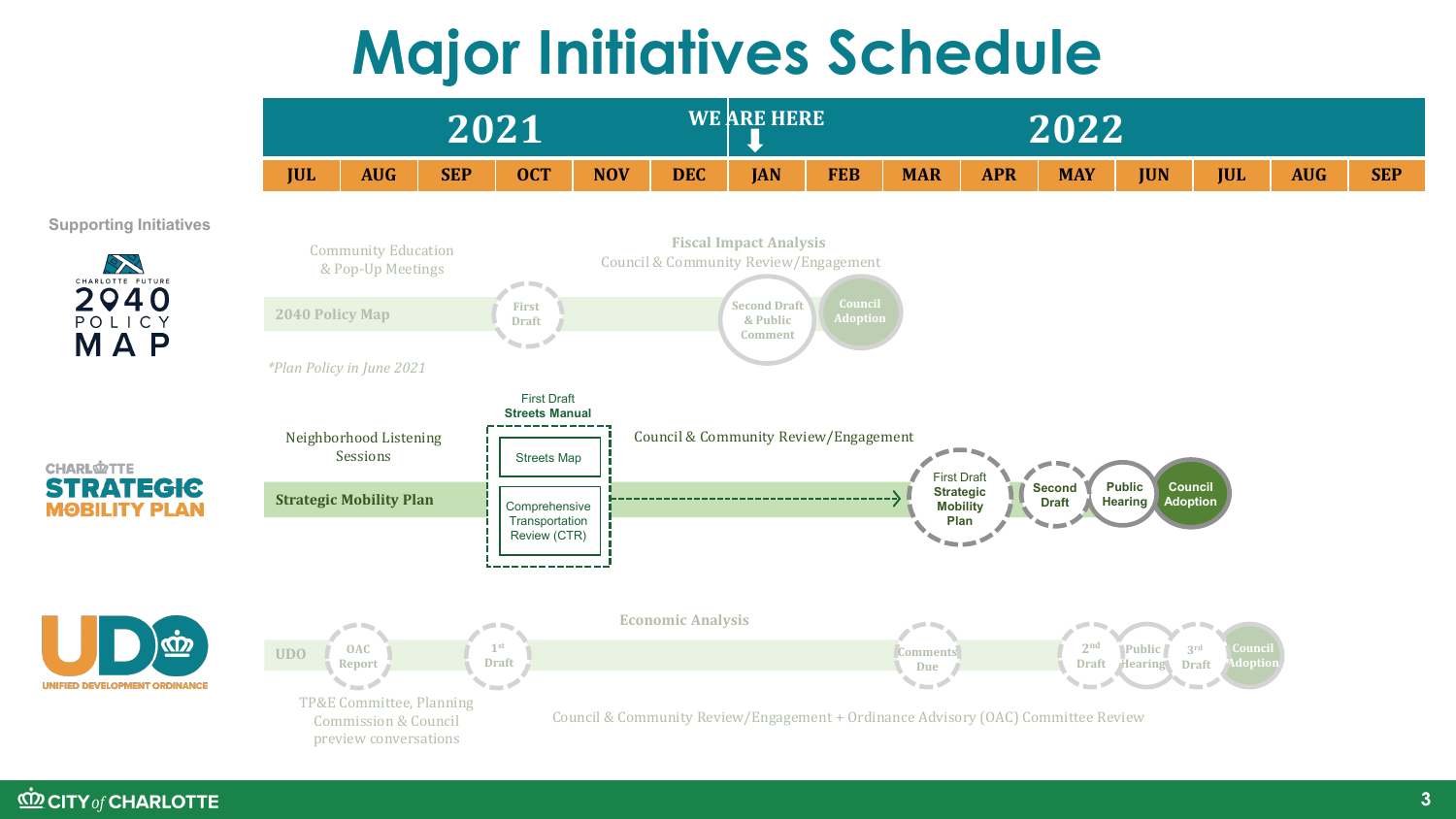## **CHARL<sup>O</sup>TTE STRATEGIC** MOBILITY PLAN

**Community** Engagement

## **Snapshot:**

#### **Streets Map**

- Draft (on-line) Streets Map released in October 2021
- Virtual & in-person Community Meetings (October-December) – conducted with Policy Map engagement
- Receiving and evaluating detailed and specific comments on Streets Map

#### **Comprehensive Transportation Review (CTR)**

- Conducted Technical stakeholder work sessions
- On-going outreach to stakeholder organizations (Climate Leaders, Sustain Charlotte, NAIOP, ULI, etc.)
- Conducting Economic Impact Analysis as part of UDO review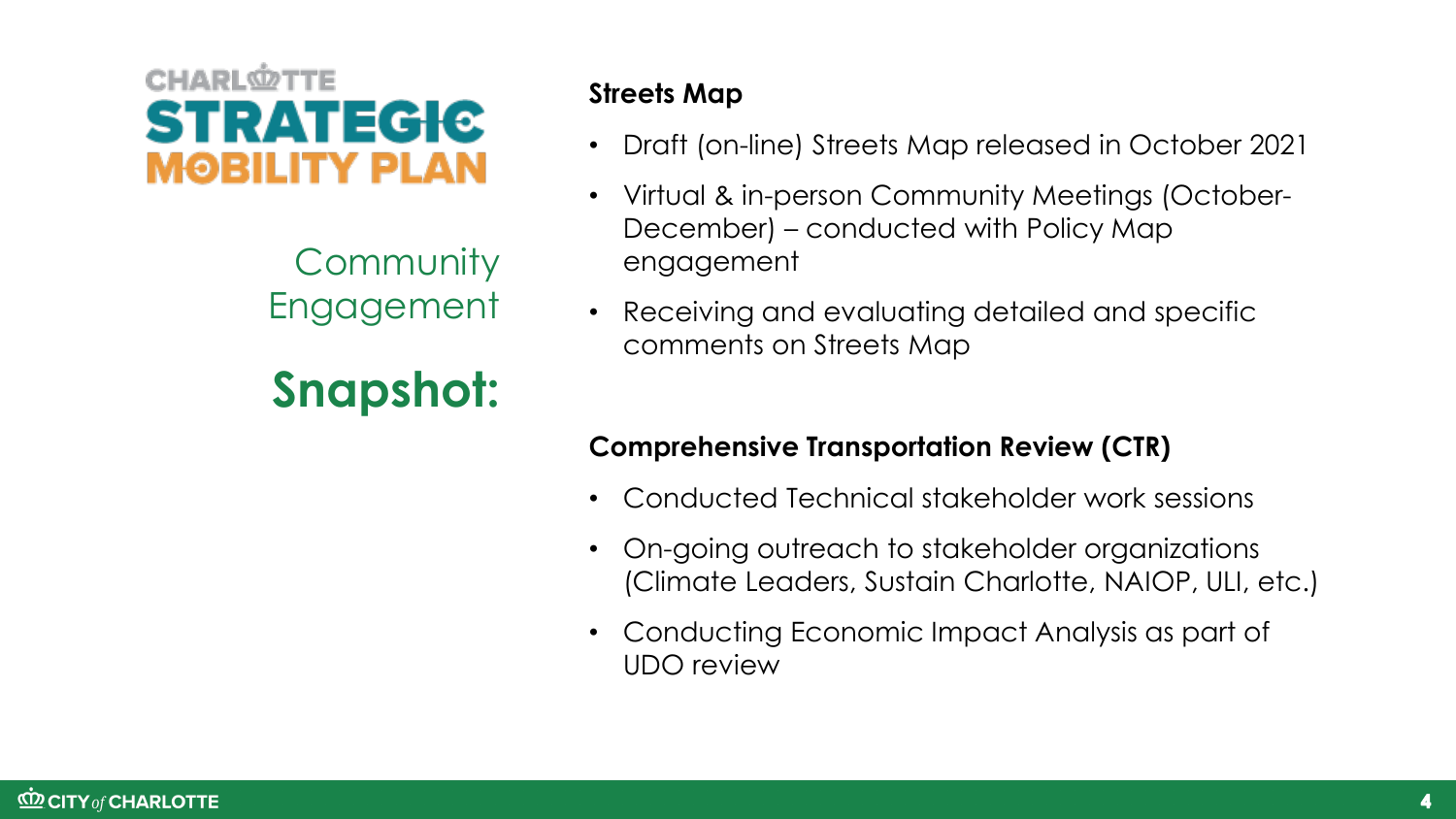#### **KD CITY of CHARLOTTE**

#### **Strategic Mobility Plan** (SMP)

• Review draft policies and priority recommendations

#### **Streets Map** *(SMP Streets Manual)*

- Review community feedback and second draft revisions
- **Comprehensive Transportation Review** (SMP Streets Manual)
- Review community/stakeholder feedback, economic analysis and second draft revisions



Transportation & Planning **Committee Policy Review:**

**CHARL<sup>O</sup>TTE** 

**STRATEGIC** 

**MOBILITY PLAN**